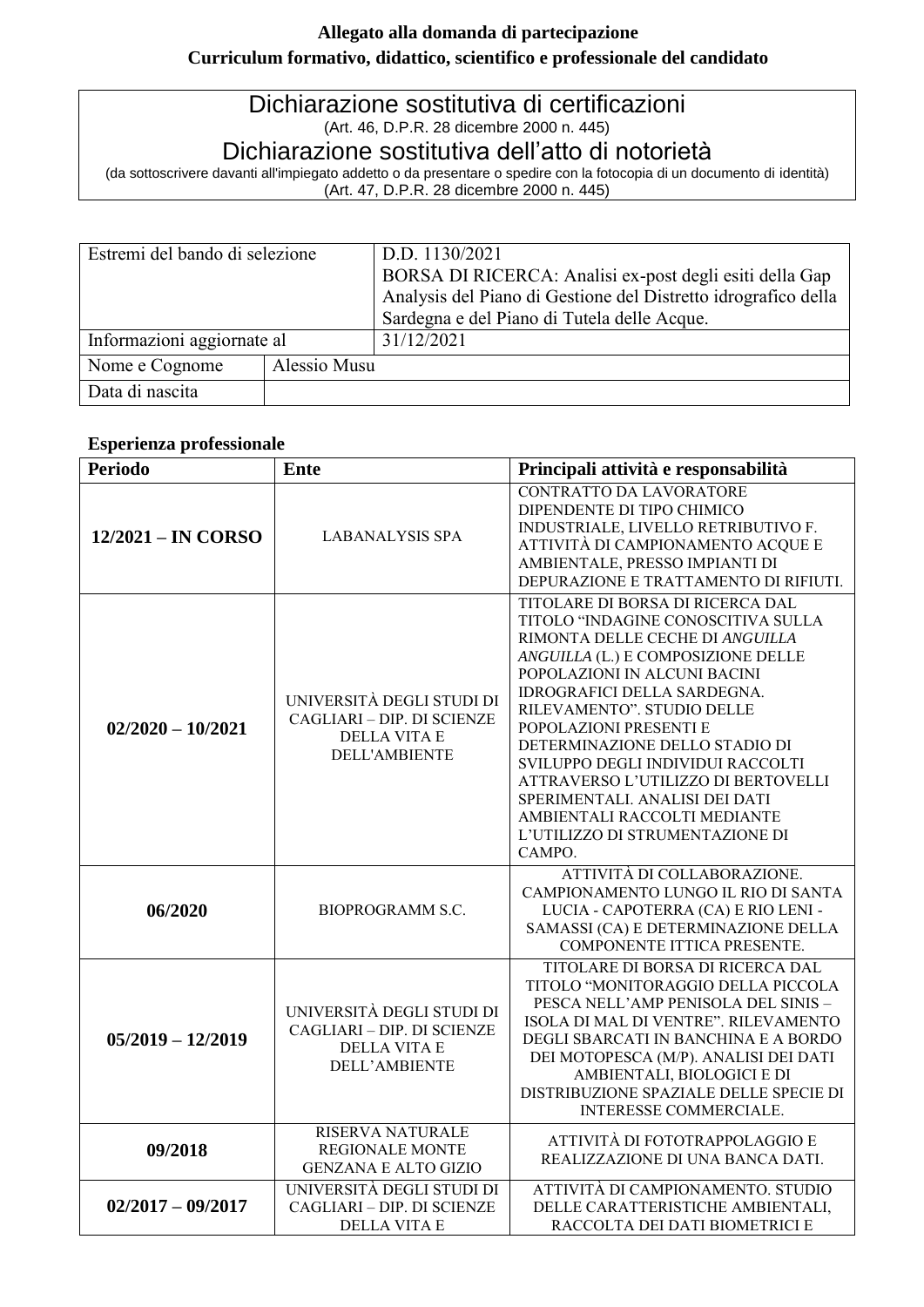| ITF<br>DEL<br>– ∕AMRIEN ∟. | AZION'<br>$\cdot$ ANALISI DELLE POPOLA.<br>TESSIV A |
|----------------------------|-----------------------------------------------------|
|                            | DI "ANGUILLA ANGUILLA".                             |

### **Istruzione, formazione (es. titoli di studio, certificazioni professionali/linguistiche/informatiche)**

| <b>Data</b> | Titolo / Principali tematiche                                                                                                                                                                                                                                               | <b>Ente</b>                                                                           |
|-------------|-----------------------------------------------------------------------------------------------------------------------------------------------------------------------------------------------------------------------------------------------------------------------------|---------------------------------------------------------------------------------------|
| 12/2019     | <b>ESAME DI STATO ABILITANTE</b>                                                                                                                                                                                                                                            | <b>COLLEGIO NAZIONALE DEGLI</b><br>AGROTECNICI E DEGLI AGROTECNICI<br><b>LAUREATI</b> |
| 09/2019     | WORK SHOP BIOMARK: PIT-TAG<br>METHODOLOGIES AND MONITORING<br><b>SYSTEMS</b><br>STORIA PIT TAG. ANATOMIA BASE DEI<br>PESCI. MARCATURA E BENESSERE DEI<br>PESCI. DIMOSTRAZIONE E PRATICA DI<br>MARCATURA DEI PESCI. UTILIZZO DI<br>SOFTWARE SPECIFICI E ANALISI DEI<br>DATI. | <b>BIOMARK</b>                                                                        |
| 28/02/2019  | LAUREA MAGISTRALE IN SCIENZE E<br><b>TECNOLOGIE PER L'AMBIENTE</b><br>TESI DAL TITOLO: VARIABILITÀ<br>MORFOLOGICA TRA LE POPOLAZIONI<br>PURE DI SALMO CETTII (RAFINESQUE,<br>1810) IN SARDEGNA.<br>VOTO DI LAUREA: 110/110 E LODE                                           | UNIVERSITÀ DEGLI STUDI DI CAGLIARI,<br>FACOLTÀ DI BIOLOGIA E FARMACIA                 |
| 14/07/2016  | LAUREA TRIENNALE IN SCIENZE<br><b>NATURALI</b><br>TESI DAL TITOLO: STUDIO DELLA<br>POPOLAZIONE DI PROCAMBARUS<br>CLARKII NEL PARCO NATURALE<br>REGIONALE MOLENTARGIUS SALINE.<br>VOTO DI LAUREA: 97/110                                                                     | UNIVERSITÀ DEGLI STUDI DI CAGLIARI,<br>FACOLTÀ DI BIOLOGIA E FARMACIA                 |

#### **Pubblicazioni / Convegni**

**PALMAS F., RIGHI T., MUSU A., FRONGIA C., PODDA C., SERRA M., SPLENDIANI A., CAPUTO BARUCCHI V., SABATINI A. (2020).** PUG-HEADEDNESS ANOMALY IN A WILD AND ISOLATED POPULATION OF NATIVE MEDITERRANEAN TROUT SALMO TRUTTA L., 1758 COMPLEX (OSTEICHTHYES: SALMONIDAE). DIVERSITY, 12, 353. DOI: 10.3390/D12090353.

**PODDA C., PALMAS F., MUSU A., FRAU G., SERRA M., SABATINI A. (2020).** MANAGEMENT AND CONSERVATION OF A TROUT POPULATION IN A FISH MANAGEMENT AREA (FMA). ITALIAN JOURNAL OF FRESHWATER ICHTHYOLOGY, VOL. 6 (1), 21:30.

**SABATINI A., CAPPAI L., CAREDDU M.B., FRAU G., LEDDA M., MUSU A., PODDA C., SERRA M., PALMAS F. (2020).** SALMONIDS DISTRIBUTION IN SARDINIA (ITALY): THE RESULTS OF REGIONAL FISH INVENTORY. ITALIAN JOURNAL OF FRESHWATER ICHTHYOLOGY, VOL. 6 (1), 1:12.

**PALMAS F., MUSU A., PODDA C., FRAU G., SERRA M., SPLENDIANI A., RIGHI T., CAPUTO BARUCCHI V. & SABATINI A. (2019).** FIRST RECORD OF PUG-HEADEDNESS DEFORMITY IN A WILDLIFE ISOLATED POPULATION OF MEDITERRANEAN NATIVE TROUT. CONGRESSO TEMATICO A.I.I.A.D. – CAGLIARI, 18- 20 SETTEMBRE 2019.

**PALMAS F., MUSU A., PODDA C., FRAU G., SERRA M., CABIDDU S., SABATINI A. (2019).** MORPHOLOGICAL VARIABILITY IN THE NATIVE TROUT POPULATIONS OF SARDINIA. CONGRESSO TEMATICO A.I.I.A.D. – CAGLIARI, 18-20 SETTEMBRE 2019.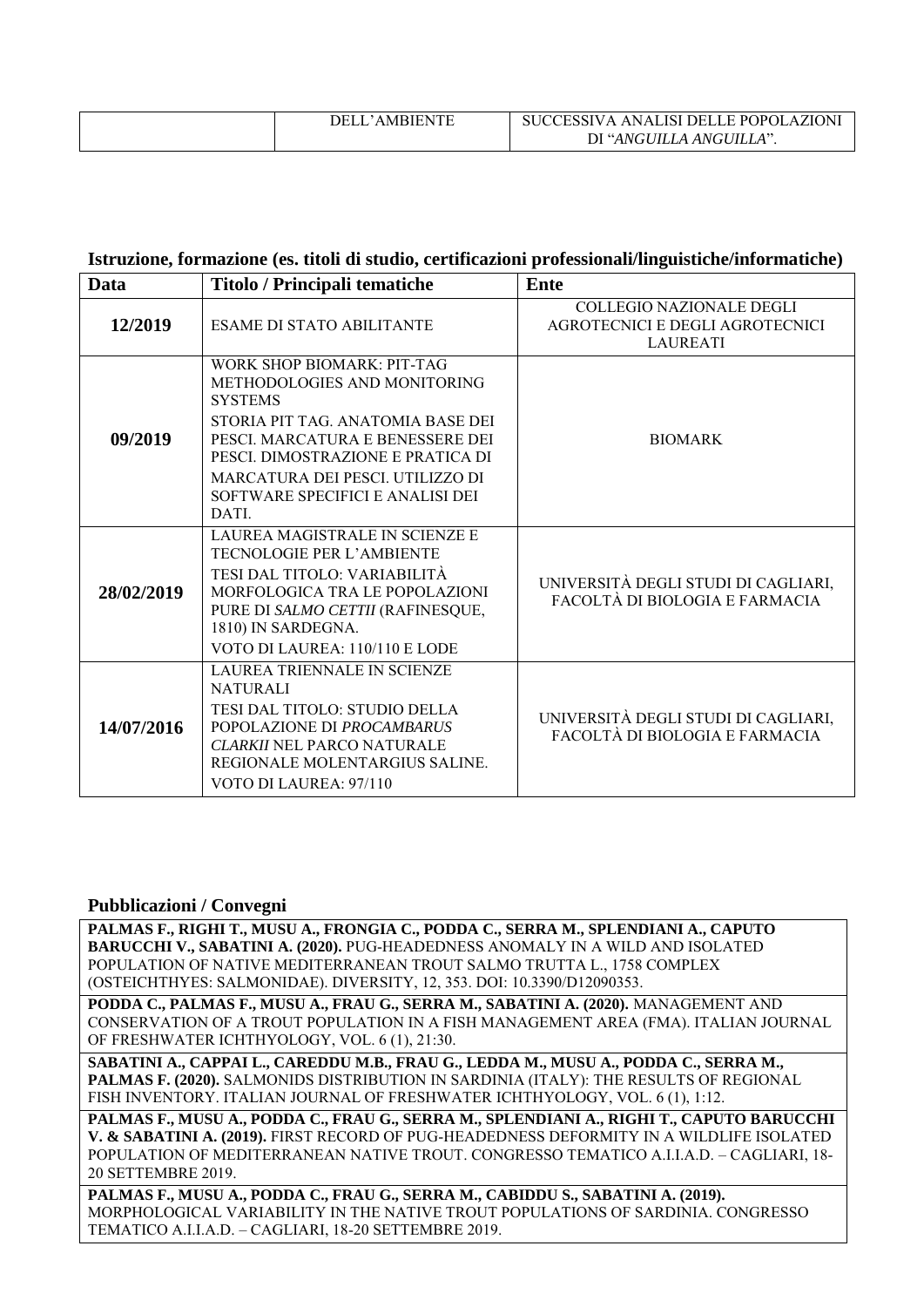**SABATINI A., CAPPAI A., CAREDDU M. B., FRAU G., LEDDA M., MUSU A., PODDA C., SERRA M., PALMAS F. (2019).** SALMONIDS DISTRIBUTION IN SARDINIA (ITALY): THE RESULTS OF REGIONAL FISH INVENTORY. CONGRESSO TEMATICO A.I.I.A.D. – CAGLIARI, 18-20 SETTEMBRE 2019.

**PODDA C., PALMAS F., MUSU A., FRAU G., SERRA M., SABATINI A. (2019).** MANAGEMENT AND CONSERVATION OF A TROUT POPULATION IN A FISH MANAGEMENT AREA (FMA). CONGRESSO TEMATICO A.I.I.A.D. - CAGLIARI, 18- 20 SETTEMBRE 2019.

**SABATINI A., PALMAS F., CANI M.V., FRAU G., MUSU A., PODDA C., SERRA M., CAPUTO BARUCCHI V., FIORAVANTI T., GIOVANNOTTI M., RIGHI T., SPLENDIANI A., (2019).** CARTA ITTICA REGIONALE. PARTE I – TRATTI MONTANI, CON APPROFONDIMENTI SULLA DISTRIBUZIONE DELLA TROTA SARDA *SALMO CETTII* RAFINESQUE, 1810. REGIONE AUTONOMA DELLA SARDEGNA, ITALIA.

**SABATINI A., PODDA C., FRAU G., CANI M.V., MUSU A., SERRA M., PALMAS F. (2018).** RESTORATION OF NATIVE MEDITERRANEAN TROUT *SALMO CETTII* RAFINESQUE, 1810 (ACTINOPTERYGII, SALMONIDAE) POPULATIONS USING AN ELECTRIC BARRIER AS MITIGATION TOOL. THE EUROPEAN ZOOLOGICAL JOURNAL. VOL 85, (1) 138-150

**PALMAS F., PODDA C., FRAU G., BALLOCCO C., SERRA M., MUSU A., CANI MV., PEDDIO S., SOLARI P., SABATINI A. (2018).** SMALL-SCALE DISTRIBUTION MODELLING OF THE INVASIVE CRAYFISH *PROCAMBARUS CLARKII* IN THE MOLENTARGIUS-SALINE REGIONAL NATURAL PARK (SARDINIA, ITALY) IN THE RESPONSE TO ENVIRONMENTAL VARIABLES. CONGRESSO SOCIETÀ ITALIANA DI ECOLOGIA (SLTE). CAGLIARI, 12 – 14 SETTEMBRE 2018.

**SABATINI A., PODDA C., FRAU G., SERRA M., MUSU A., CANI M.V., PALMAS F. (2017).** HUMAN-INDUCED RANGE CONTRACTION OF ENDANGERED NATIVE FRESHWATER FISHES OF SARDINIA (ITALY). ATTI XXIII CONGRESSO A.I.O.L.- CAGLIARI, 26-29 SETTEMBRE 2017.

**PALMAS F., PODDA C., FRAU G., SERRA M., MUSU A., CANI M.V., SABATINI A. (2017).** BROWN TROUT DISTRIBUTION UPDATING IN SARDINIA: A GIS APPROACH FOR THE IDENTIFICATION OF SPECIAL CONSERVATION ZONES (SCZ). ATTI SECOND JOINT MEETING OF SOCIÉTÉ ZOOLOGIQUE DE FRANCE AND UNIONE ZOOLOGICA ITALIANA CONGRES 2017 DE LA SOCIÉTÉ ZOOLOGIQUE DE FRANCE – 78° CONGRESSO DELL'UNIONE ZOOLOGICA ITALIANA- TORINO, 19- 23 SETTEMBRE 2017.

## **Altre attività scientifiche**

CARATTERIZZAZIONE DELLA COMPONENTE FAUNISTICA ALL'INTERNO DEL TERRITORIO DEL PARCO NATURALE REGIONALE DELTEPILORA. CREAZIONE DI UN DATABASE RIPORTANTI I DATI STORICI DI PRESENZA-ASSENZA DELLA FAUNA DELL'AREALE. MONITORAGGIO ITTICO-AMBIENTALE DEGLI AMBIENTI D'ACQUA DOLCE E DI TRANSIZIONE PER LA DETERMINAZIONE DELLA FAUNA ITTICA PRESENTE. CREAZIONE DI SCHEDE E CARTE TEMATICHE RIPORTANTI LA DISTRIBUZIONE DELL'ITTIOFAUNA, MAMMALOFAUNA ED ERPETOFAUNA DELL'AREA IN OGGETTO. DATA 03/2021- 10/2021

STUDIO DELLE POPOLAZIONI PURE DI TROTA SARDA (S. GHIGII) E DELLA LORO DISTRIBUZIONE, INVERNALE ED ESTIVA, LUNGO I CORSI D'ACQUA DEL RIU PIRAS (GONNOSFANADIGA) E CANALE DELL'ISERNO (BITTI), ATTRAVERSO L'UTILIZZO DI ACTIONCAM SUBACQUEE. 09/2020-06/2021

PARTECIPAZIONE AL PROGRAMMA DI RICERCA "RETE DI MONITORAGGIO DELL'ORSO BRUNO MARSICANO (*URSUS ARCTOS MARSICANUS*) IN ABRUZZO E MOLISE (RMAM)".

ATTIVITÀ SVOLTA: CAMPIONAMENTO GENETICO NON INVASIVO ALL'INTERNO DELLA RISERVA NATURALE REGIONALE MONTE GENZANA E ALTO GIZIO. DATA: 09/2018

PARTECIPAZIONE AL PROGETTO DI RICERCA "VALUTAZIONE DELLE CATTURE COMMERCIALI E ACCIDENTALI NELL'AREA MARINA PROTETTA DI CAPO CARBONARA". P.O. FEAMP 2014-2020, MISURA 1.40 (RESPONSABILE SCIENTIFICO DR. ANDREA SABATINI).

ATTIVITÀ SVOLTA: CAMPIONAMENTO SU MOTOPESCA PER LO STUDIO DELLO STOCK ITTICO NELL'AREA MARINA PROTETTA "CAPO CARBONARA". DATA: 06/2018

TIROCINIO FORMATIVO PRESSO "ANTHUS DI SERGIO NISSARDI E CARLA ZUCCA SNC".

ATTIVITÀ SVOLTA: MONITORAGGIO (POINT COUNTS E TRANSECTS) E INANELLAMENTO, NELL'AMBITO DEL PROGETTO "MONITRING", DEGLI UCCELLI SELVATICI PRESSO IL PARCO NATURALE REGIONALE MOLENTARGIUS-SALINE (CAGLIARI) A SCOPO SCIENTIFICO. COMPILAZIONE SCHEDE E ANALISI DEI DATI. DATA: 04/2018-07/2018

TIROCINIO FORMATIVO PRESSO "DIPARTIMENTO DI SCIENZE DELLA VITA E DELL'AMBIENTE". ATTIVITÀ SVOLTA: CAMPIONAMENTO E MONITORAGGIO DELLE POPOLAZIONI DI *PROCAMBARUS CLARKII*, RILEVAMENTO DELLE MISURE BIOMETRICHE E PRELIEVO DEI PRINCIPALI PARAMETRI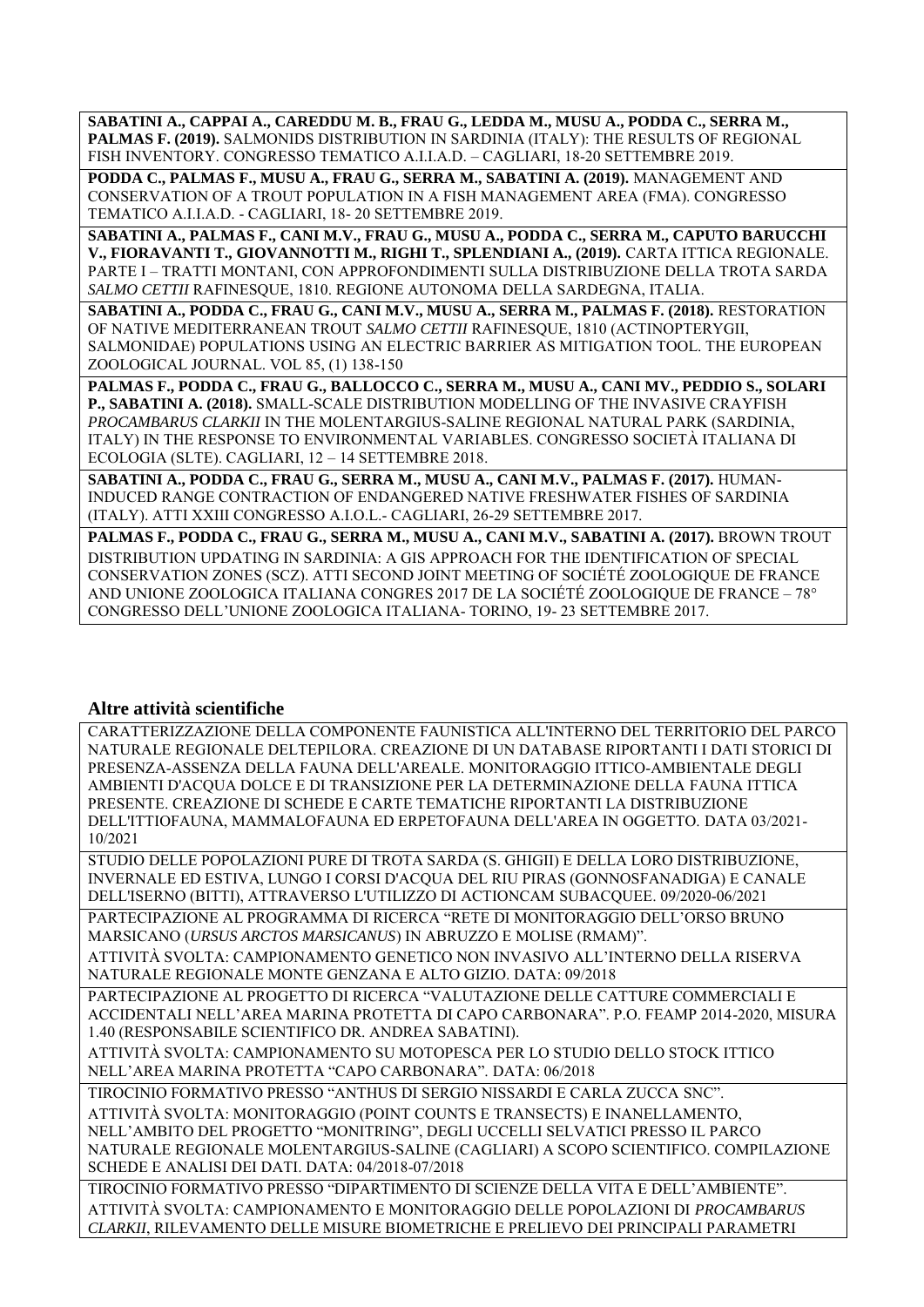CHIMICO/FISICI DELLE ACQUE. REALIZZAZIONE DELLE CARTE DI DISTRIBUZIONE DELLA SPECIE E PIANIFICAZIONE DEL TRAPPOLAGGIO. DATA: 04/2016-06/2016

TIROCINIO FORMATIVO PRESSO "DIPARTIMENTO DI SCIENZE DELLA VITA E DELL'AMBIENTE". ATTIVITÀ SVOLTA: CAMPIONAMENTO ITTICO NEL BACINO IDRICO DEL FLUMENDOSA, RILEVAMENTI DELLE MISURE BIOMETRICHE E PRELIEVO DEI PRINCIPALI PARAMETRI CHIMICO/FISICI DELLE ACQUE. DATA: 05/2016

**SABATINI A., PALMAS F., CABIDDU S., PODDA C., FRAU G., MUSU A., SERRA M., FRONGIA C., AGRIFOGLIO M. (2020).** REDAZIONE DI UNA CARTA ITTICA RELATIVA AI TRATTI VALLIVI DEI BACINI DELLA SARDEGNA CON PARTICOLARE RIFERIMENTO ALL'ITTIOFAUNA AUTOCTONA ED ALLE SPECIE DULCIACQUICOLE ALLOCTONE. REP. 7304-12 DEL 18/03/2018 – RELAZIONE FINALE DELLE STAZIONI DI CAMPIONAMENTO. 482 PP.

**SABATINI A., PALMAS F., CABIDDU S., PODDA C., FRAU G., MUSU A., SERRA M., FRONGIA C., AGRIFOGLIO M. (2020).** REDAZIONE DI UNA CARTA ITTICA RELATIVA AI TRATTI VALLIVI DEI BACINI DELLA SARDEGNA CON PARTICOLARE RIFERIMENTO ALL'ITTIOFAUNA AUTOCTONA ED ALLE SPECIE DULCIACQUICOLE ALLOCTONE. REP. 7304-12 DEL 18/03/2018 – RELAZIONE FINALE PARTE GENERALE. 141 PP.

**SABATINI A., FRONGIA C., PALMAS F., PODDA C., FRAU G., MUSU A., SERRA M. (2019).** RELAZIONE FINALE - SERVIZIO DI MONITORAGGIO DELL'ATTIVITÀ DI PESCA PROFESSIONALE EFFETTUATA ALL'INTERNO DELL'AREA MARINA PROTETTA "PENISOLA DEL SINIS - ISOLA DI MAL DI VENTRE. 78 PP.

**SABATINI A., PALMAS F., FRAU G., PODDA C., SERRA M., MUSU A. (2019**). RELAZIONE STATO AVANZAMENTO PROGETTUALE - GESTIONE E VALORIZZAZIONE DELLA TROTA MEDITERRANEA IN SARDEGNA. 36 PP.

**SABATINI A., PALMAS F., FRONGIA C., PODDA C., FRAU G., MUSU A., SERRA M. (2019).** RELAZIONE PRELIMINARE - SERVIZIO DI MONITORAGGIO DELL'ATTIVITÀ DI PESCA PROFESSIONALE EFFETTUATA ALL'INTERNO DELL'AREA MARINA PROTETTA "PENISOLA DEL SINIS - ISOLA DI MAL DI VENTRE". 32 PP.

**SABATINI A., PALMAS F., FRAU G., PODDA C., SERRA M., MUSU A. (2018).** REDAZIONE DI UNA CARTA ITTICA RELATIVA AI TRATTI VALLIVI DEI BACINI DELLA SARDEGNA CON PARTICOLARE RIFERIMENTO ALL'ITTIOFAUNA AUTOCTONA ED ALLE SPECIE DULCIACQUICOLE ALLOCTONE. REP. 7304-12 DEL 18/03/2018- RELAZIONE STATO DI AVANZAMENTO PROGETTUALE. "SERVIZIO TUTELA DELLA NATURA DELL'ASSESSORATO DIFESA DELL'AMBIENTE DELLA R.A.S." UNIVERSITÀ DEGLI STUDI DI CAGLIARI, CAGLIARI, ITALIA, 32 PP.

**A. SABATINI, F. PALMAS, G. FRAU, M.V. CANI, C. PODDA, M. SERRA., A. MUSU, C. FRONGIA (2018).** RELAZIONE FINALE - REDAZIONE DI UNA CARTA ITTICA DELLE ACQUE DOLCI DELLA SARDEGNA CON PARTICOLARE RIFERIMENTO AI SITI DI POPOLAMENTO DELLA FORMA GENETICAMENTE PURA DELLA TROTA SARDA (*SALMO*

*CETTII* EX *SALMO TRUTTA MACROSTIGMA*), SPECIE AUTOCTONA A GRAVE PERICOLO DI ESTINZIONE. 444 PP.

**SABATINI A., PALMAS F., PODDA C., FRAU G., SERRA M., MUSU A., CANI MV., BALLOCCO**

**C. (2018).** RELAZIONE TECNICA: PESCA SPERIMENTALE DI CECHE DI ANGUILLA EUROPEA (*ANGUILLA ANGUILLA,* L. 1758). RENDICONTAZIONE. UNIVERSITÀ DEGLI STUDI DI CAGLIARI, CAGLIARI, ITALIA. 32 PP.

**A. SABATINI, P. SOLARI, F. PALMAS, G. FRAU, C. PODDA, S. PEDDIO, M.V. CANI, A. MUSU, M. SERRA, C. BALLOCCO, (2018).** RELAZIONE TECNICA: ATTIVITÀ DI TRAPPOLAGGIO, ANALISI DEI DATI DI DISTRIBUZIONE DEL GAMBERO DELLA LOUISIANA: ATTUAZIONE DEL TRAPPOLAGGIO INTENSIVO. 21 PP.

**A. SABATINI, F. PALMAS, G. FRAU, M.V. CANI, C. PODDA, M. SERRA, A. MUSU, C. FRONGIA. (2016).** RELAZIONE FINALE - PRIMA FASE DEL PROGETTO. REDAZIONE DI UNA CARTA ITTICA DELLE ACQUA DOLCI DELLA SARDEGNA CON PARTICOLARE RIFERIMENTO AI SITI DI POPOLAMENTO DELLA FORMA GENETICAMENTE PURA DELLA TROTA SARDA (*SALMO CETTII* EX *SALMO TRUTTA MACROSTIGMA*), SPECIE AUTOCTONA A GRAVE PERICOLO DI ESTINZIONE. 119 PP.

**A. SABATINI, F. PALMAS, G. FRAU, M.V. CANI, C. PODDA, M. SERRA, A. MUSU, C. FRONGIA. (2016).** RELAZIONE PRELIMINARE - PRIMA FASE DEL PROGETTO. REDAZIONE DI UNA CARTA ITTICA DELLE ACQUA DOLCI DELLA SARDEGNA CON PARTICOLARE RIFERIMENTO AI SITI DI POPOLAMENTO DELLA FORMA GENETICAMENTE PURA DELLA TROTA SARDA (*SALMO CETTII* EX *SALMO TRUTTA MACROSTIGMA*), SPECIE AUTOCTONA A GRAVE PERICOLO DI ESTINZIONE. 73 PP.

**A. SABATINI, P. SOLARI, F. PALMAS, G. FRAU, C. BALLOCCO, C. PODDA, M.V. CANI, A. MUSU, M. SERRA (2016).** RELAZIONE TECNICA: CONTENIMENTO DEL GAMBERO DELLA LOUISIANA